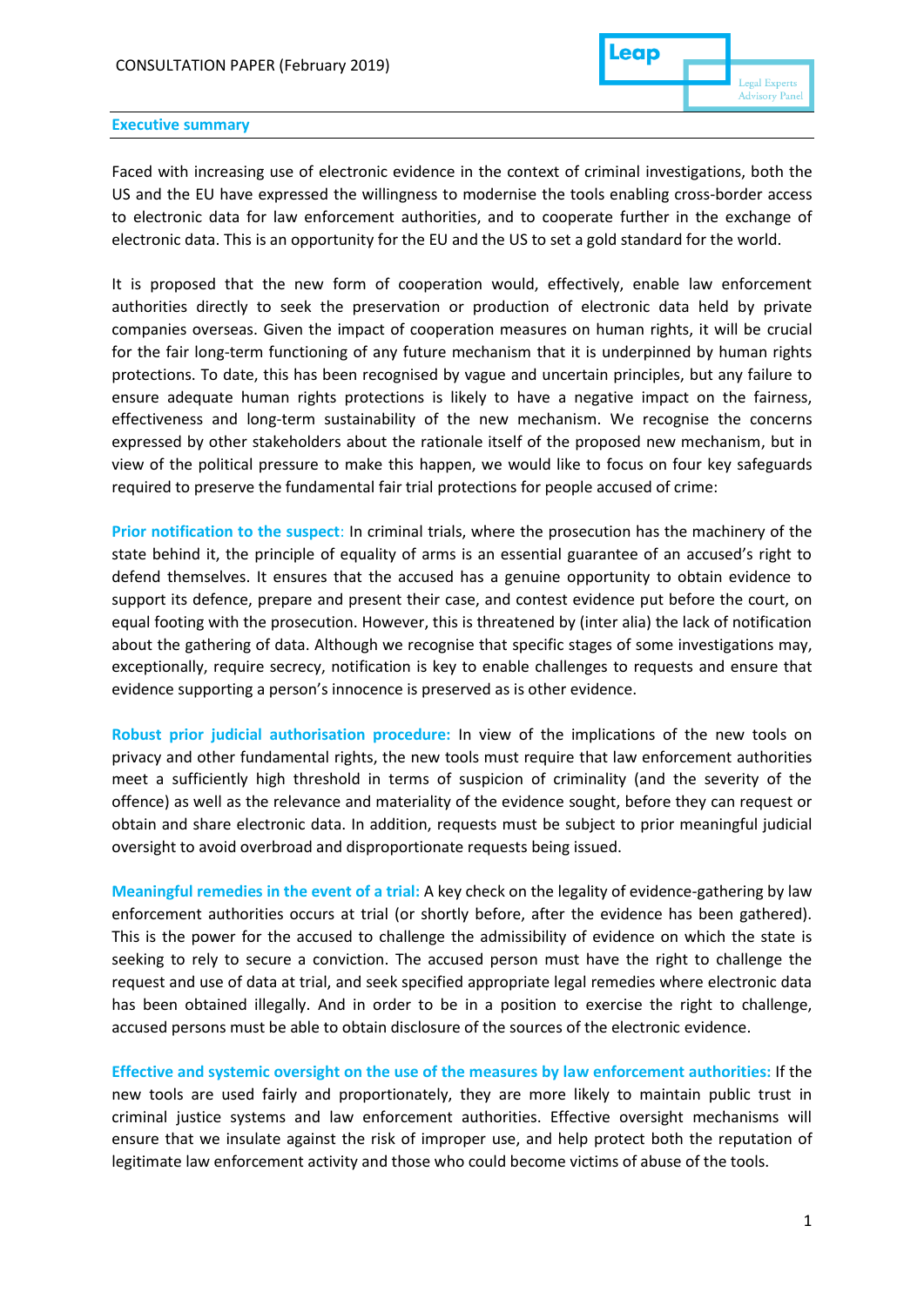### **Background**

- 1. Further to the 2015 European Agenda on Security which identified cross-border access to electronic evidence as an obstacle to investigations into cyber-enabled crimes,<sup>1</sup> the European Commission (**Commission**) presented on 17 April 2018 a proposal for a Regulation on European Production and Preservation orders for electronic evidence in criminal matters (the proposed **E-evidence Regulation**) and a Directive laying down harmonised rules on the appointment of legal representatives for the purpose of gathering evidence in criminal proceedings (together, the **E-evidence Package**).<sup>2</sup> The proposal is being discussed at the European Parliament Committee on Civil Liberties, Justice and Home Affairs (**LIBE Committee**).
- 2. The proposed E-evidence Package aims to lay down "the rules under which an authority of a Member State may order a service provider offering electronic communications and other information services<sup>3</sup> in the Union, to produce or preserve electronic evidence, regardless of the location of the data". <sup>4</sup> Two new tools (the European Production Order and the European Preservation Order) would enable investigating authorities to require the production or preservation of electronic data from service providers established in another Member State or outside the EU, but offer electronic communication services in the EU, without the involvement of the authorities in the country where the service provider is located.
- 3. The E-evidence Package needs to be analysed in parallel with US legislative developments. The US Congress adopted on 23 March 2018 the Clarifying Lawful Overseas Use of Data (**CLOUD Act**) which, amongst other things, allows for the conclusion of 'executive agreements' with foreign 'governments', on the basis of which US service providers would be allowed to share content data directly with these foreign governments – lifting the existing prohibition<sup>5</sup> on service providers from disclosing content data to foreign law enforcement authorities.<sup>6</sup>
- 4. Fair Trials is an independent and non-partisan non-governmental organisation. With offices in Brussels, London and Washington DC, Fair Trials has developed in-depth expertise on the functioning of cross-border cooperation mechanisms in criminal justice matters. We recognise the need for efficient cross-border cooperation between judicial authorities. In line with our mission, we focus on the human rights concerns raised in the context of the current proposal to facilitate cross-border access to electronic evidence and the impact which the adoption of the E-evidence Package in its current form may have for the rights of persons whose data are being gathered, shared and potentially used as evidence on which to base a conviction in criminal proceedings.

<sup>&</sup>lt;sup>1</sup> The European Agenda on Security, 28 April 2015, COM(2015) 185 final (available [here\)](https://ec.europa.eu/home-affairs/sites/homeaffairs/files/e-library/documents/basic-documents/docs/eu_agenda_on_security_en.pdf).

<sup>&</sup>lt;sup>2</sup> Proposal for a [Regulation](https://eur-lex.europa.eu/resource.html?uri=cellar:639c80c9-4322-11e8-a9f4-01aa75ed71a1.0001.02/DOC_1&format=PDF) on European Production and Preservation Orders for electronic evidence in criminal matters. On 7 December 2018, the Council agreed a [general approach](https://data.consilium.europa.eu/doc/document/ST-15292-2018-INIT/en/pdf) and proposed a revised draft Regulation.

<sup>3</sup> Defined in Article 2(3) of the E-evidence Regulation.

<sup>4</sup> Article 1 of the proposed E-evidence Regulation.

<sup>5</sup> Pursuant to the Electronic Communications and Privacy Act 1986 (**ECPA**, the US "blocking statute").

<sup>6</sup> On 5 February 2019, the Commission issued a Recommendation for a Council decision to launch negotiations between the EU and the US for an agreement on cross-border access to electronic evidence directly from service providers for use in criminal proceedings. An executive agreement between the US and the EU could address the potential conflict of law for US service providers between an order to share content data under the E-evidence Regulation and the US blocking statute.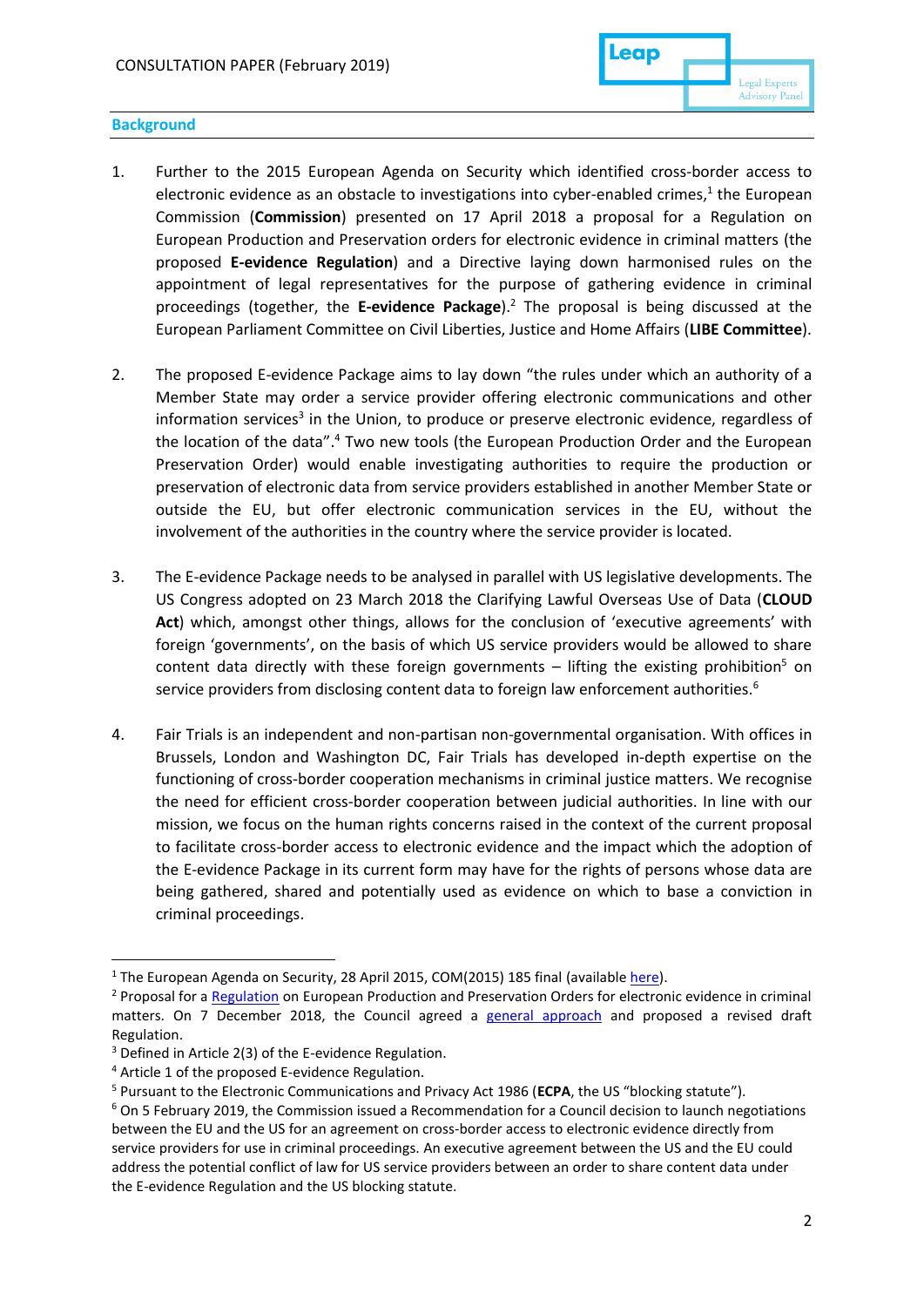### **Introduction**

- 5. Evidence has always been at the heart of criminal justice systems, forming the building blocks of the criminal case, crucial to establishing the guilt (or innocence) of people accused of committing criminal offences. Alongside the increasingly globalised nature of crime and of evidence, the use of cloud computing, social media and messaging and data exchange apps continues to rise. This means that electronically stored data is increasingly likely to be sought by law enforcement authorities and used as evidence in criminal proceedings. According to the Commission, electronic evidence in some form is relevant in around 85% of total criminal investigations.<sup>7</sup> That electronic data may be stored or held by a company in a country other than where the criminal investigation is taking place.
- 6. Currently, law enforcement authorities (police, prosecutors, investigating judges) can turn to a range of tools to gather objects and information, including electronic data, located abroad that may later be used as evidence at trial. There are formal cross border judicial cooperation mechanisms in evidence gathering – including mutual legal assistance treaties (**MLATs**) between the EU or its Member States and third countries and international agreements. There are also EU instruments for cooperation between EU Member States.<sup>8</sup> Moreover, prosecuting and judicial authorities may seek to obtain electronic data directly from the private companies that hold it, through a power under national law or even outside any formal legal framework.
- 7. As expressed in its Explanatory Memorandum to the E-evidence Package, the Commission considers that the current legal framework is "fragmented" and that there is a need to put forward a new obligation on service providers to respond to EU law enforcement requests. The proposed E-evidence Regulation seeks to introduce a new tool for law enforcement authorities to obtain electronic data from service providers who are established in another Member State or even in non-EU Member States, but offer services in the EU, without the involvement of the authorities in the country where the service provider is established or represented. The scope of the proposal would be limited to stored data and does not extend to real time interception. However, the new tool would cover both metadata and content data.<sup>9</sup>
- 8. With many of the world's largest tech companies based in the US (including Google, Amazon, Facebook, Apple and Microsoft), one of the aims of the Commission's proposal is to secure EU law enforcement authorities' access to electronic evidence that is held by service providers operating under US jurisdiction. However, although US service providers are permitted to cooperate directly with European public authorities with regard to non-content data on a voluntary basis, they are prohibited from sharing content data with foreign law enforcement authorities.<sup>10</sup> There is a clear conflict of law for US companies with a presence in the EU

 $7$  Commission Impact Assessment, Brussels, 17.4.2018, SWD(2018) 118 final, page 14 (available [here\)](https://eur-lex.europa.eu/legal-content/EN/TXT/PDF/?uri=CELEX:52018SC0118&from=EN)).

<sup>&</sup>lt;sup>8</sup> In particular, th[e European Investigation Order,](https://eur-lex.europa.eu/legal-content/EN/TXT/PDF/?uri=CELEX:32014L0041&from=EN) which EU Member States were due to implement by 22 May 2017.

<sup>9</sup> Article 2(7)-(10) of the E-evidence Regulation distinguishes between four types of data: (i) subscriber data (relating to the identity of the subscriber and the type of service) (ii) access data (related to the commencement and termination of a user access to a service; (iii) transactional data (context or additional information about the service, such as data on the location of the device used to access the service); and (iv) content data (any stored data in a digital format such as text, voice, videos, images and sound).

<sup>10</sup> Pursuant to Section 2701(2) of the Electronic Communications and Privacy Act 1986 (**ECPA**).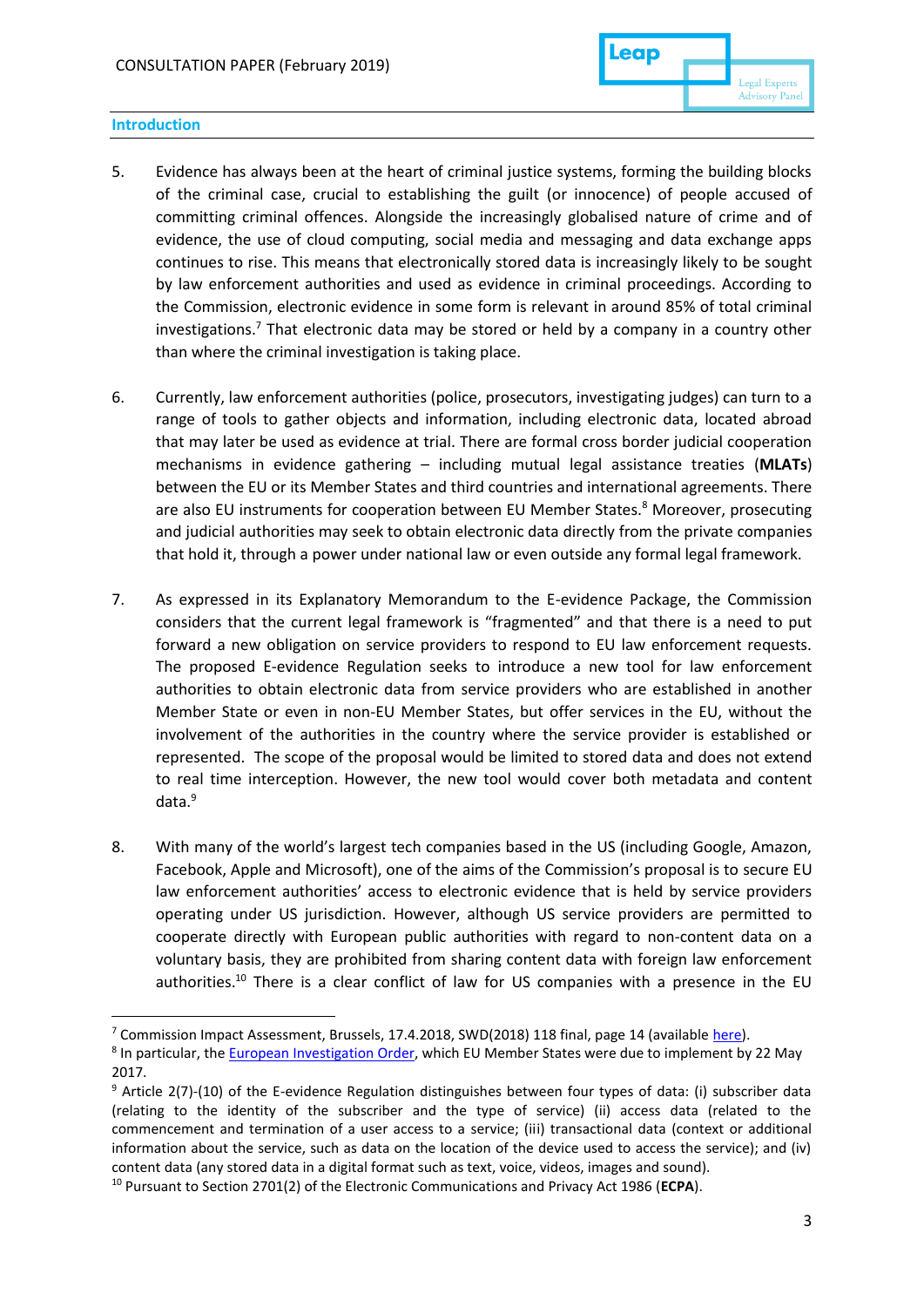between the obligation to comply with a request under the proposed EU Production Order for content data and the prohibition to share data with foreign law enforcement agencies under US law. In this respect, a cross-Atlantic agreement, whether in the form of an executive agreement as foreseen by the CLOUD Act or another form, is a central component of the equation.

- 9. Law enforcement authorities have an understandable need for modern tools to enable them to collect the digital evidence that they need to investigate and prosecute crime. Yet criminal prosecutions and convictions have severe implications on the accused: resulting in long-lasting stigma, loss of employment prospects, family relationships, and civil liberties in addition to the potential for loss of liberty and the imposition of severe penalties. This is one of harshest measures a state can take against a person and, for this to be a legitimate use of state power, international law requires key principles of fairness to be respected. These principles are designed to ensure a fair outcome (to limit the risk of people being wrongly convicted) and to ensure a fair process (in which the accused person is able to participate effectively). Key fair trial principles apply in the digital world in the same way as they do in the physical world.
- 10. Fair Trials welcomes the concerns voiced by experts and civil society representatives<sup>11</sup> and seeks to bring into the debate the principles of fair criminal justice, while recognising that the E-evidence Package and CLOUD Act raise a wider range of issues<sup>12</sup> starting with the appropriateness of its legal basis.<sup>13</sup> The aim of this paper is, therefore, to outline four key sets of safeguards that any new cooperation mechanism for cross-border access to electronic data needs to integrate in order to uphold the fairness of criminal proceedings, and, ultimately, function effectively in the long term:
	- First, the principle of notification to the suspect of the request for data unless a gag order is justified on an exceptional basis;
	- Second, safeguards before data is gathered and transferred to the requesting state (*ex-ante* safeguards);
	- Third, making it possible for the person whose data has been disclosed to challenge the request, make requests for data and obtain remedies after the data has been transferred to the requesting state (*ex-post* safeguards); and
	- Fourth, implementing an effective oversight mechanism over law enforcement authorities' use of the new tool, and of the data obtained.

# **Test 1: Notification to the suspect**

**.** 

11. In criminal trials, where the prosecution has all the machinery of the state behind it, the principle of equality of arms is an essential guarantee of an accused's right to defend themselves. It ensures that the accused has a genuine opportunity to prepare and present their case, and to contest arguments and evidence to put before the court, on equal footing with the prosecution. However, the principle of equality of arms is threatened by (inter alia)

<sup>&</sup>lt;sup>11</sup> See, for instance, the [letter](https://edri.org/growing-concerns-on-e-evidence-council-publishes-draft-general-approach/) of 5 December 2018 from 18 civil society organisations, including Fair Trials.

<sup>&</sup>lt;sup>12</sup> In particular, this paper does not seek to address the considerable implications of cross-border electronic data exchange on privacy or legal professional privilege.

 $13$  See, for instance, the report from CEPS (available [here\)](https://www.ceps.eu/system/files/MS%26GGF_JudicialCooperationInCriminalMatters.pdf) as well as the comments from the Meijers Committee (available [here\)](https://www.ccbe.eu/fileadmin/speciality_distribution/public/documents/SURVEILLANCE/SVL_Position_papers/EN_SVL_20181019_CCBE-position-on-Commission-proposal-Regulation-on-European-Production-and-Preservation-Orders-for-e-evidence.pdf), CCBE (availabl[e here\)](http://www.ecba.org/extdocserv/20190213-ECBAonEPOsEPROs_Final.pdf) and ECBA (available here).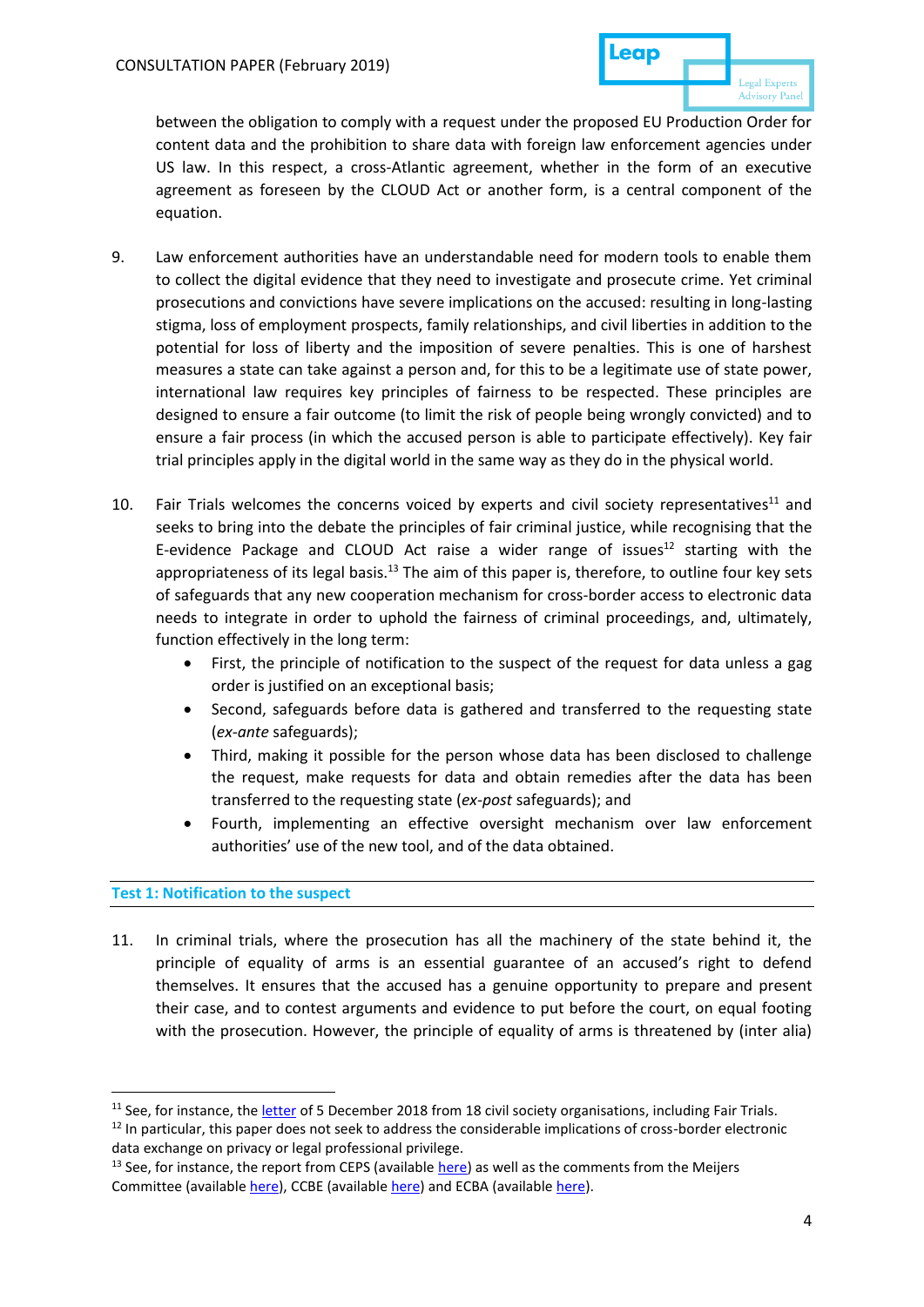

the secrecy of the preliminary investigation phase and the lack of notification about the gathering of personal data.

- 12. In adversarial models, such as in the US, the defence is expected to take on an active role in the preparation of its case, and autonomously gather information and materials. In many legal systems in the EU, broadly described as "inquisitorial", law enforcement authorities are solely responsible for conducting an investigation aimed at establishing the "truth". As such, there are obligations on law enforcement authorities to use investigatory powers to gather all relevant evidence, both incriminatory and exculpatory, and not just evidence which establishes guilt. In reality this is not, however, always the case and even an impartial investigator would be unable to know what evidence might be of use to the accused without consulting them to understand the nature of their defence, which cannot happen where the investigation is secret.
- 13. Prior notification of the accused is key to ensure that:
	- Exculpatory electronic data is preserved. Given the volatile nature of electronic data, by the time the defence finally obtains disclosure of the case file, exculpatory electronic data may already have been deleted.
	- The accused may have the possibility to challenge the legality of electronic data that may have been obtained illegally or may not be admissible in court proceedings before electronic data is gathered and shared, and harm is done. The ultimate decision-maker cannot realistically remove the inadmissible evidence from their knowledge and unlawfully obtained evidence may have been used to obtain evidence indirectly which is ultimately admitted in court.
- 14. However, the proposed E-evidence Regulation would prevent the service provider from informing the person whose data is sought "in order to avoid obstructing the relevant criminal proceedings".<sup>14</sup> The requesting authority may delay such notification "as long as it constitutes a measure necessary and proportionate to avoid obstructing criminal proceedings".<sup>15</sup> Although there may sometimes be legitimate reasons for secrecy, there is a concern that "gag orders" are excessively used as a matter of course, rather than exceptionally when strictly required. And without tight limitations and oversight over the use of gag orders, the mechanism will create significant risks of injustice.
- 15. It is impossible completely to resolve the tension between the legitimate law enforcement need for secrecy and the considerable implications of non-notification for a fair criminal process. This might, however, be mitigated by:
	- Creating a clear presumption of notification with law enforcement authorities' power to use secrecy limited to an exceptional measure requiring specific justification, with sanctions for law enforcement authorities which misuse this designation relating, for example, to the admissibility of evidence obtained;
	- Judicial oversight over the use of gagging orders by law enforcement authorities;
	- A requirement that the issuing authority give service providers clear and detailed reasons for non-notification, and a power for recipients of requests to refuse to comply (or to request further information) where they are not satisfied by the justifications;

 $14$  Article 11(1) of the proposed E-evidence Regulation.

<sup>&</sup>lt;sup>15</sup> Article 11 (2) of the proposed E-evidence Regulation.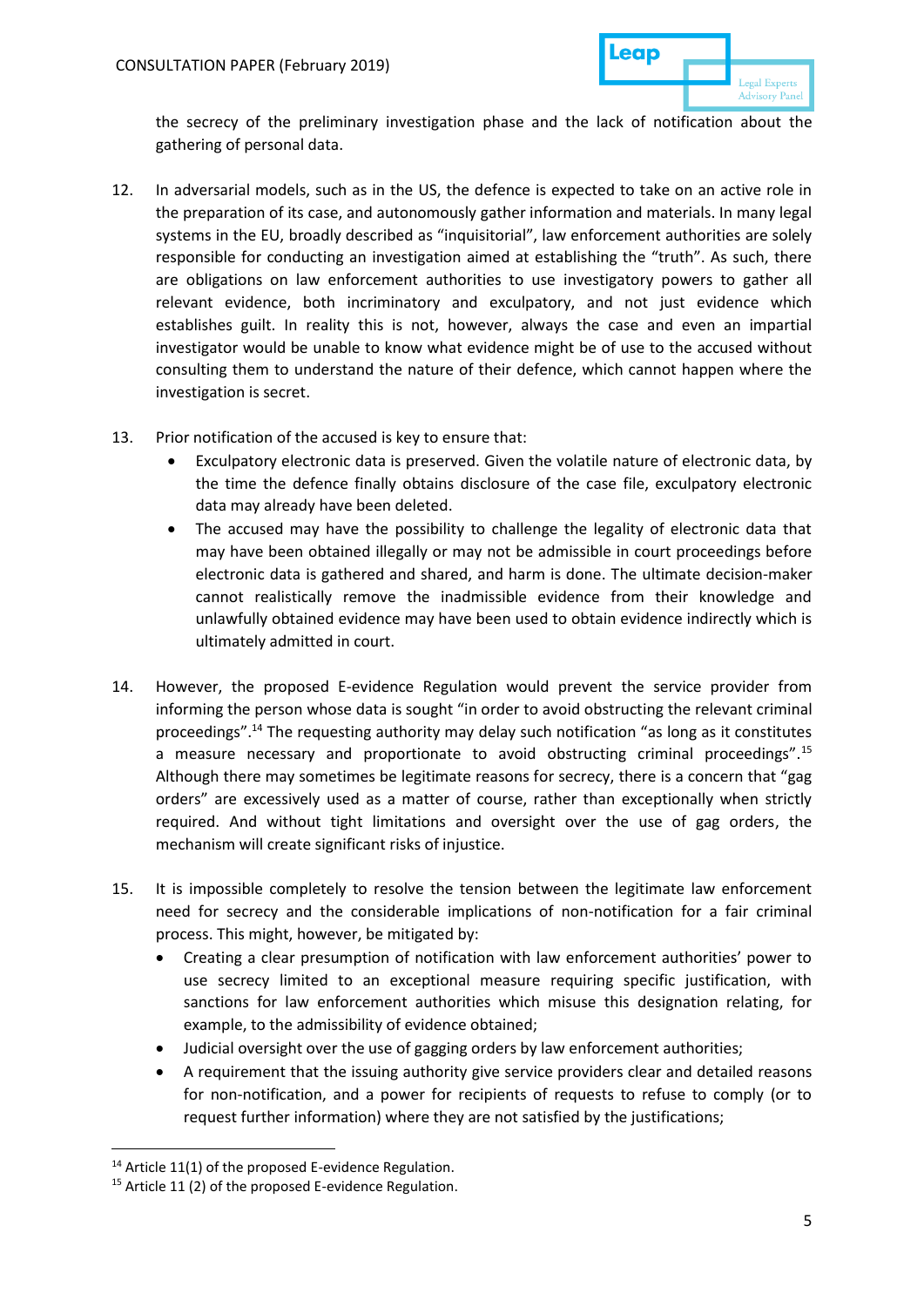

- Clear time-limits for the imposition of secrecy;
- An obligation for prompt ex-post notification (not waiting until the full disclosure of the evidence in the case and regardless of whether the affected person is ultimately prosecuted) once the legitimate basis for secrecy no longer applies, with a right for the affected person to challenge the legality of the evidence gathering and use of secrecy;
- An obligation for law enforcement authorities requesting electronic data (in the context of secrecy) to extend the request to cover exculpatory evidence (discussed below).

### **Test 1 - Notification to the suspect**

Notification is key to enable challenges to requests, but also to ensure that exculpatory evidence is preserved in the same way as inculpatory evidence. The new mechanism must contain a clear presumption of notification and limit law enforcement authorities' power to use secrecy to an exceptional measure requiring specific justification, which is subject to judicial oversight.

### **Test 2: Ex-ante safeguards**

- 16. Even where law enforcement authorities have the legal power to gather electronic data, because of the impact this has on the right to private and family life, in a fair criminal justice system, those powers should be used in a proportionate way. For example, where there is no basis to suspect a person of having committed a crime, it would be a disproportionate interference with a person's right to privacy to intercept their communications. Moreover, it is not only electronic data relating to an accused that may be gathered and shared: a criminal investigation may establish that a person is not guilty of an offence; may involve gathering the electronic data of multiple people with a view to identifying one suspect; or may incidentally result in the sharing of evidence with people who are not suspected of a crime.
- 17. One practical aspect of the principle of proportionality is the requirement that there is a sound basis to justify the request for electronic data. A vague and unsubstantiated suspicion that data may contain evidence that a person committed a criminal offence should not be enough. There are good practice examples in this area. For example, in US law a court order is required approving the execution of a request for mutual legal assistance as a fundamental step to ensure the protection of civil liberties of the suspects of accused persons. This demands that "probable cause" exists, i.e. that specific and articulable facts must be shown to establish that there are reasonable grounds to believe that the contents of the communications are relevant and material to the investigation.<sup>16</sup> Ensuring compliance with these requirements is a key role of the central authority in the US (the Office of International Affairs) that receives MLA requests.
- 18. Although law enforcement authorities may find it frustrating, $17$  there is a good reason for a certain evidential threshold to be met before electronic data can be gathered. Part of the challenge for law enforcement authorities would appear to be the significant legal differences regarding what evidential threshold (if any) must be met in different national systems. The EU

<sup>&</sup>lt;sup>16</sup> 18 US Code §2703(d) requires a court order for the disclosure of contents of an electronic communication.

 $17$  Member States report that the US 'probable cause' evidence requirement is a key obstacle when cooperating with the US in the scope EU-US Mutual Legal Assistance Treaty, which requires requesting authorities to provide a detailed statement of facts: Commission Impact Assessment, Brussels, 17.4.2018, SWD(2018) 118 final, page 24 (available [here\)](https://eurlex.europa.eu/legal-content/EN/TXT/PDF/?uri=CELEX:52018SC0118&from=EN).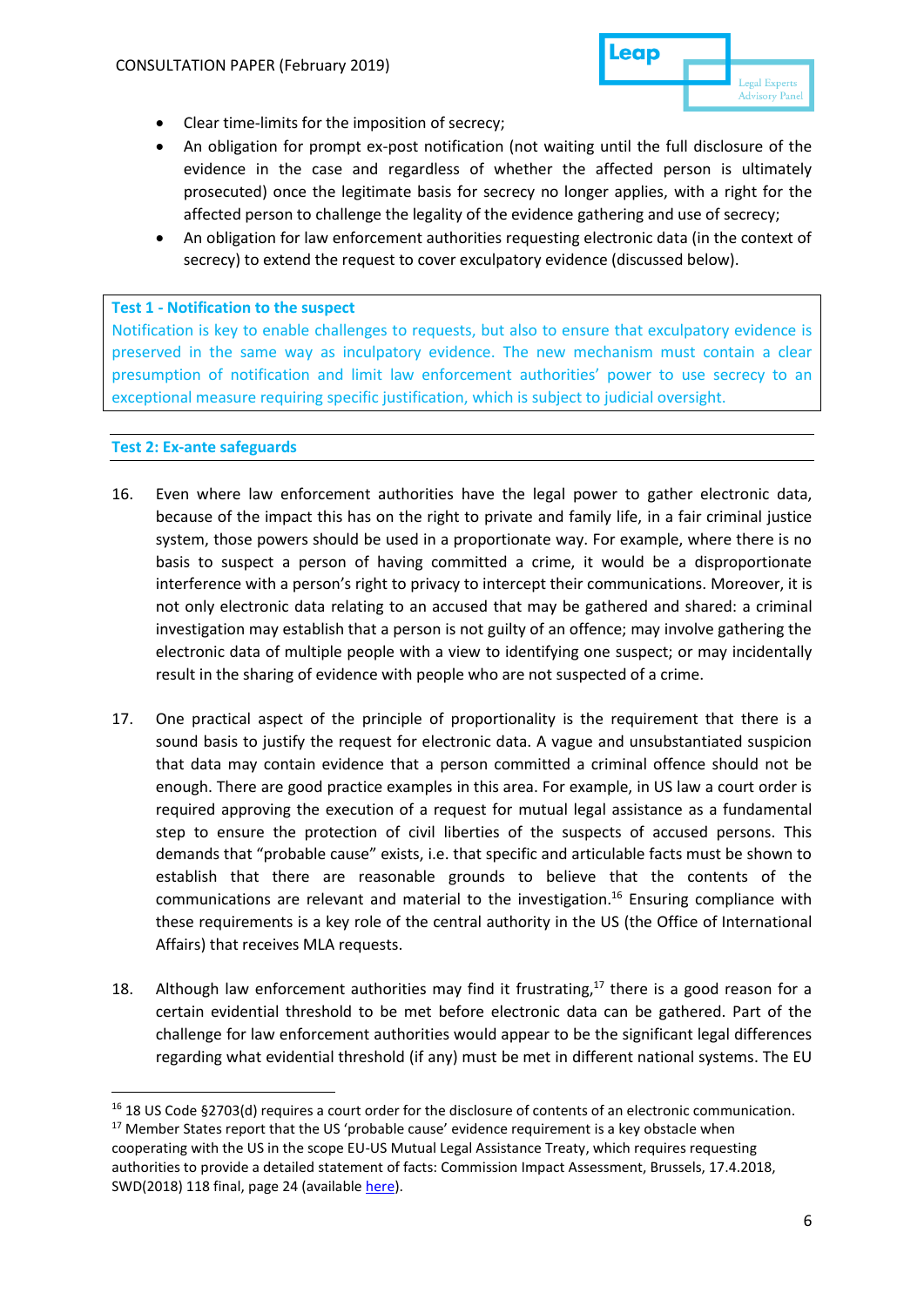could add significant value in this area by agreeing on minimum EU-wide requirements regarding this evidential threshold (to be applied at least in cross-border requests for evidence sharing). If linked to the US concept of "probable cause", this could facilitate the agreement and operation of any future executive agreement with the US.

- 19. However, the proposed E-evidence Regulation requires that the request be "necessary and proportionate for the purpose of the proceedings"<sup>18</sup> and may only be issued if a similar measure would be available for the same criminal offence in a comparable domestic situation in the issuing State. However, there is no threshold requiring that the issuance of an order be based upon a sufficient degree of suspicion that the contents of the communications are relevant and material to the investigation. In contrast, the CLOUD Act requires that the order be based on a "reasonable justification based on articulable and credible facts, particularity, legality, and severity regarding the conduct under investigation".<sup>19</sup>
- 20. Additionally, the CLOUD Act seeks to limit the use of such cross-border requests to "serious crime, including terrorism"<sup>20</sup> whereas the proposed E-evidence Regulation does not set out any threshold for requesting subscriber data and access data, even though such data can be highly sensitive. Production Orders for transactional or content data may be issued for criminal offences punishable in the issuing state by a custodial sentence of a maximum of at least three years.<sup>21</sup> This threshold is, in practice, easy to meet, and the proposal does not contain any requirement that the investigated offence must also be a recognised offence in the country from which the data is sought (dual criminality).
- 21. The absence from the E-evidence Proposal and the CLOUD Act of an equivalent evidential threshold to the "probable cause" requirement in US law causes considerable concern. The new tools must require that law enforcement authorities meet a threshold in terms of suspicion of criminality (and the severity of the offence) as well as the relevance and materiality of the evidence before they can request or obtain and share electronic data.
- 22. In addition to a sufficiently robust standard for the issuing of requests for data, the new tools must put in place meaningful judicial oversight to avoid overbroad and disproportionate requests being issued. Prior judicial authorisation should be required to ensure the legality of the action and independent oversight over law enforcement authorities' use of the tools. This safeguard is all the more important if the proposed new cross-border cooperation mechanism, as envisaged in both the E-evidence Package and the CLOUD Act, is to remove the oversight of the judicial authority in the country from which the data is being sought, as is provided in the existing MLA mechanisms.
- 23. Moreover, the new mechanism should require that the authorisation (warrant) and its basis is disclosed to the suspect in order to enable the person concerned to test the legality of the authorisation.

<sup>&</sup>lt;sup>18</sup> Article 5(2) of the proposed E-evidence Regulation.

<sup>19</sup> Section 5, §2523(b)(B)(3)(iv) of the CLOUD Act.

<sup>&</sup>lt;sup>20</sup> Section 5,  $$2523(b)(B)(3)(i)$  of the CLOUD Act.

 $21$  Article 5(4) of the proposed E-evidence Regulation.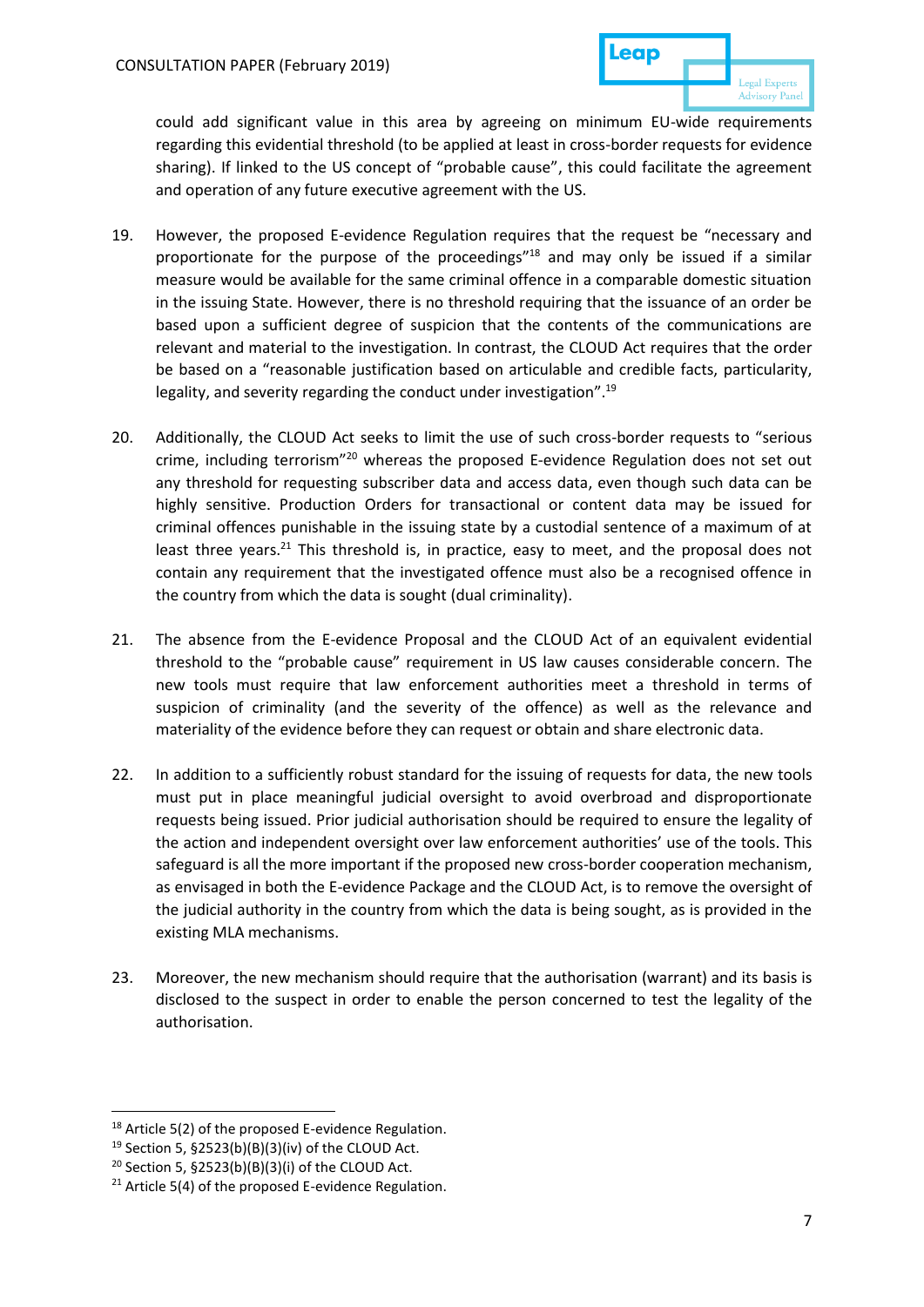## **Test 2 - Tighter control on the issuing of requests**

Prior judicial authorisation should be required before the evidence is obtained and shared, and must be disclosed to the suspect to enable challenge. Requests must also be limited to specified serious offences and meet an appropriate evidence test, such as a robust threshold of suspicion that the electronic data sought is relevant to the investigation.

## **Test 3: Ex-post safeguards**

- 24. A key check on the legality of evidence-gathering by law enforcement authorities occurs at trial (or shortly before, after the evidence has been gathered). This is the power for the accused to challenge the admissibility of evidence on which the state is seeking to rely to secure a conviction. In human rights terms, this is typically envisaged as a mechanism for ensuring the overall fairness of the proceedings, but it also has an important role in ensuring that the accused is not prejudiced as a result of unlawful activity, and more generally in removing incentives for law enforcement authorities to violate the law to obtain electronic data.
- 25. This right is explicitly envisaged in Article 17(1) of the proposed E-evidence Regulation, which gives the accused person the right to challenge the request before the court of the issuing country "during the criminal proceedings" in which the data is being used. However, the proposal does not specify the remedies, leaving it up to Member States to determine as a matter of national law the consequences of a violation of the procedural rules in obtaining electronic data. In practical terms, this mechanism can be difficult to apply:
	- Rules on the admissibility of evidence vary considerably across Member States and the practical approach also varies from court to court and judge to judge;
	- The trial court will typically make an overall assessment of the fairness of the trial, which may result in a requirement on the accused to demonstrate that their defence rights have been prejudiced by the unlawful actions;
	- It may not be known that the evidence-gathering was conducted illegally, whether in violation of the law of the requesting or requested state; and
	- The law enforcement authority may use illegally obtained electronic data for the purposes of the investigation but then construct a case based on legal evidence that would not otherwise have been obtained – for example, through direct access.<sup>22</sup>
- 26. The new mechanism must specify the appropriate remedy that applies where electronic evidence has been obtained illegally. Further, in order to prevent law enforcement authorities from benefitting from illegally obtained evidence in order to secure a conviction, the proposed new tools need to enable a review of the way in which evidence was gathered. The underlying source of the electronic data must be disclosed to the reviewing court and to the defence to enable an assessment as to whether electronic data was gathered lawfully and how exculpatory evidence can be obtained.<sup>23</sup>

<sup>&</sup>lt;sup>22</sup> Human Rights Watch, "Dark Side: Secret Origins of Evidence in US Criminal Cases", January 2018 (available [here\)](https://www.hrw.org/report/2018/01/09/dark-side/secret-origins-evidence-us-criminal-cases).

<sup>&</sup>lt;sup>23</sup> In this respect, the Guidelines of the Committee of Ministers of the Council of Europe on electronic evidence [in civil and administrative proceedings](https://search.coe.int/cm/Pages/result_details.aspx?ObjectId=0900001680902e0c) recommend that courts "consider all relevant factors concerning the source and authenticity of electronic evidence" (paragraph 19). In the light of the implications of a criminal process, the same principle should apply in a criminal justice context.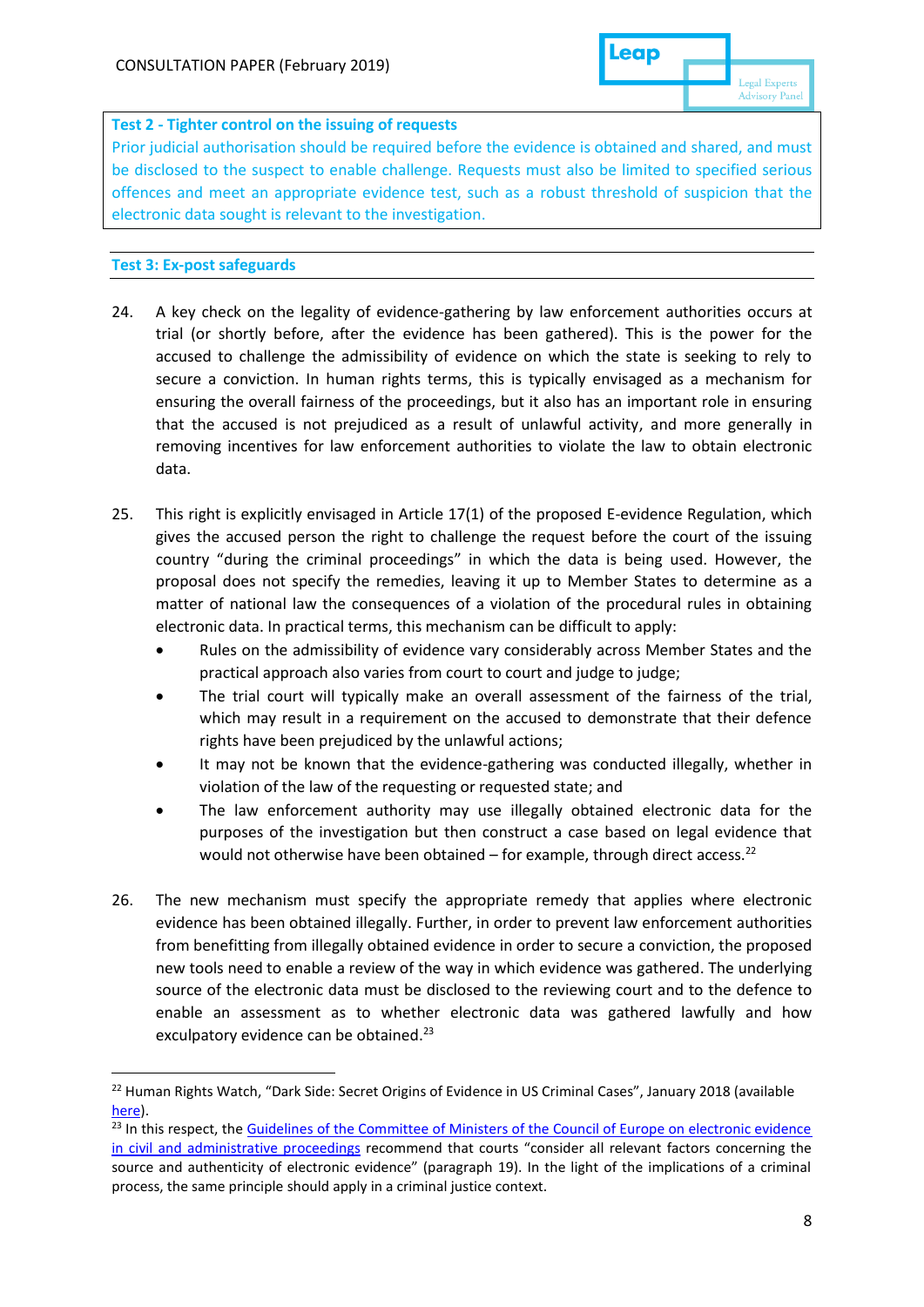

## **Test 3 - Right to challenge and meaningful remedies**

The accused person must have the right to challenge the request and use of data at trial, and seek specified appropriate legal remedies where electronic data has been obtained illegally. In order to be in a position to exercise the right to challenge, accused persons must be able to obtain disclosure of the sources of the electronic data.

### **Test 4: Systemic oversight**

- 27. States have legitimate reasons to give law enforcement authorities legal powers to investigate and prosecute crimes, but this does not mean they have a blank cheque to do whatever they like. Law enforcement authorities are rightly required to operate within the law. In the context of cross-border evidence exchange, the innovative approaches developed by law enforcement authorities to obtain evidence have raised considerable questions about their legality. One of the functions of a fair and open criminal justice system is to expose whether law enforcement authorities have exceeded their legal powers. This is required to uphold the rule of law, ensure the fairness of the criminal trial and remove the incentive for law enforcement authorities to act outside of the law.
- 28. There is no doubt that some states abuse criminal procedure to pursue politically-motivated prosecutions. This runs contrary to the rule of law which is based on the concept that the law is applied equally and impartially. There is clear evidence of cross-border criminal justice cooperation tools being used to target exiled human rights activists, dissidents, political opponents and journalists.<sup>24</sup> Mechanisms for the gathering of cross-border evidence exchange are not immune from this risk: for example, a state may wish to obtain electronic data to find out about the plans of an opposing political party or the location of a human rights defender whom the state wants to silence. It cannot be assumed that such abuses would not occur even within the EU.<sup>25</sup> The new mechanism is an opportunity for the EU and the US to champion a gold standard in preventing such misuse of international judicial cooperation tools.
- 29. Assessing whether law enforcement authorities have acted within their legal powers is a key element of a fair criminal justice process. The individual criminal trial is the key point at which the behaviour of law enforcement authorities is exposed and tested. Individual cases can provide a snapshot of how electronic data is being gathered, but cannot provide a broader overview of practices. For instance, is a country using the measure more than any other? If so, for what types of offences? Critically, all criminal investigations will not end up in court proceedings and even where they do, all electronic data collected will not necessarily be used as evidence at trial. Allowing challenges in court is not sufficient to assess the legality of the use of the measure by law enforcement authorities.
- 30. Instead, a more systemic overview of how electronic data is being used is needed to assess whether there is a basis for concern, such as the use of mass fishing expeditions or compliance with requests from states known to pursue politically-motivated prosecutions. There is currently very limited public information about the use of cross-border cooperation

<sup>&</sup>lt;sup>24</sup> See for example: [https://www.fairtrials.org/campaign/interpol.](https://www.fairtrials.org/campaign/interpol)

<sup>&</sup>lt;sup>25</sup> As recognised by the Commission (see [here\)](https://ec.europa.eu/info/policies/justice-and-fundamentalrights/effective-justice/rule-law/rule-law-framework_en).